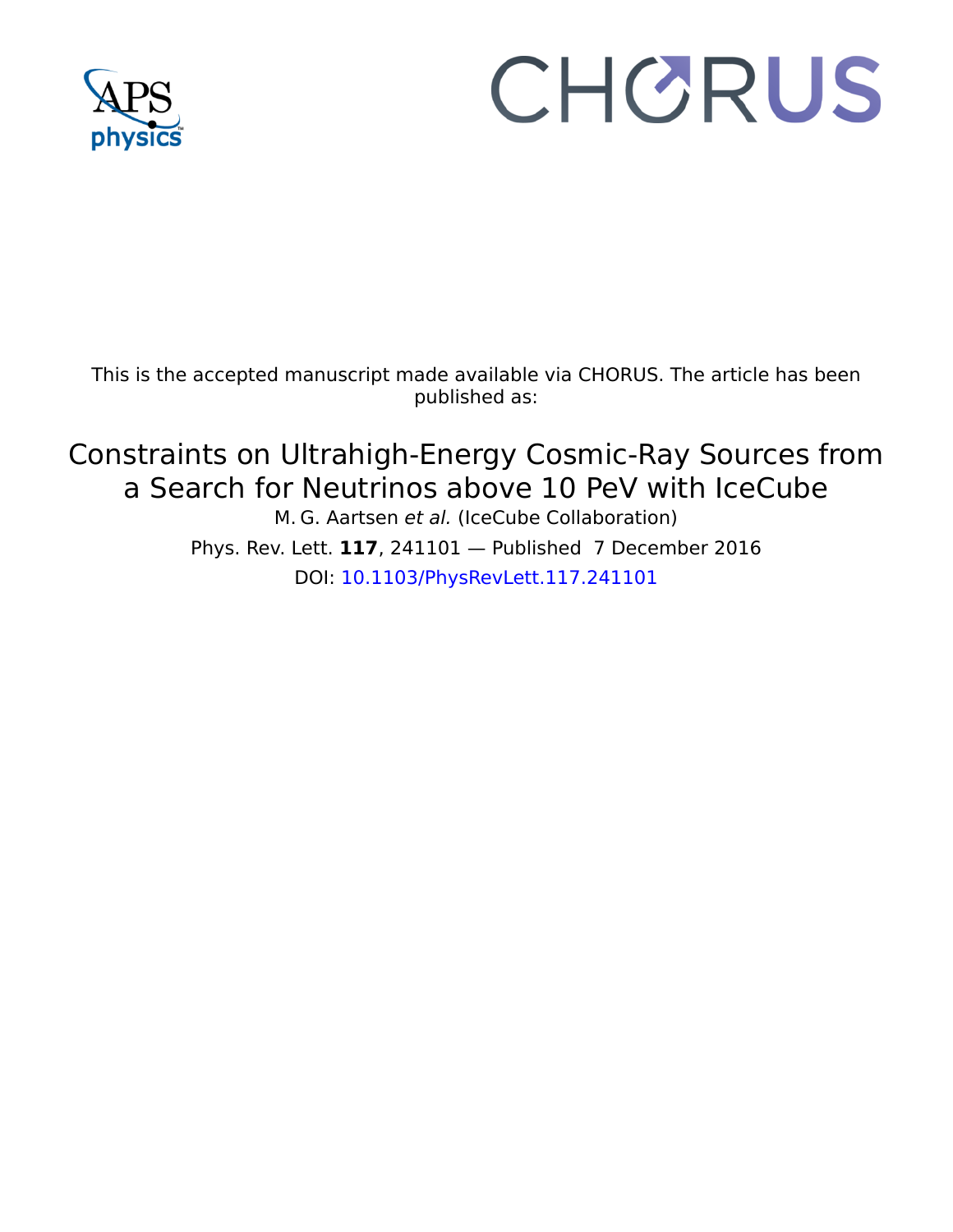## Constraints on ultra-high-energy cosmic ray sources from a search for neutrinos above 10 PeV with IceCube

M. G. Aartsen,<sup>2</sup> K. Abraham,<sup>35</sup> M. Ackermann,<sup>53</sup> J. Adams,<sup>16</sup> J. A. Aguilar,<sup>12</sup> M. Ahlers,<sup>30</sup> M. Ahrens,<sup>43</sup> D. Altmann,<sup>24</sup> K. Andeen,<sup>32</sup> T. Anderson,<sup>49</sup> I. Ansseau,<sup>12</sup> G. Anton,<sup>24</sup> M. Archinger,<sup>31</sup> C. Argüelles,<sup>14</sup> J. Auffenberg,<sup>1</sup> S. Axani,<sup>14</sup> X. Bai,<sup>41</sup> S. W. Barwick,<sup>27</sup> V. Baum,<sup>31</sup> R. Bay,<sup>7</sup> J. J. Beatty,<sup>18, 19</sup> J. Becker Tjus,<sup>10</sup> K.-H. Becker,<sup>52</sup> S. BenZvi,<sup>50</sup> P. Berghaus,<sup>34</sup> D. Berley,<sup>17</sup> E. Bernardini,<sup>53</sup> A. Bernhard,<sup>35</sup> D. Z. Besson,<sup>28</sup> G. Binder,  $8, 7$  D. Bindig,  $52$  M. Bissok,<sup>1</sup> E. Blaufuss,<sup>17</sup> S. Blot,  $53$  C. Bohm,  $43$  M. Börner,  $21$  F. Bos,  $10$  D. Bose,  $45$ S. Böser,<sup>31</sup> O. Botner,<sup>51</sup> J. Braun,<sup>30</sup> L. Brayeur,<sup>13</sup> H.-P. Bretz,<sup>53</sup> A. Burgman,<sup>51</sup> T. Carver,<sup>25</sup> M. Casier,<sup>13</sup> E. Cheung,<sup>17</sup> D. Chirkin,<sup>30</sup> A. Christov,<sup>25</sup> K. Clark,<sup>46</sup> L. Classen,<sup>36</sup> S. Coenders,<sup>35</sup> G. H. Collin,<sup>14</sup> J. M. Conrad,<sup>14</sup> D. F. Cowen, <sup>49, 48</sup> R. Cross, <sup>50</sup> M. Day, <sup>30</sup> J. P. A. M. de André, <sup>22</sup> C. De Clercq, <sup>13</sup> E. del Pino Rosendo, <sup>31</sup> H. Dembinski,<sup>37</sup> S. De Ridder,<sup>26</sup> P. Desiati,<sup>30</sup> K. D. de Vries,<sup>13</sup> G. de Wasseige,<sup>13</sup> M. de With,<sup>9</sup> T. DeYoung,<sup>22</sup> J. C. Díaz-Vélez,<sup>30</sup> V. di Lorenzo,<sup>31</sup> H. Dujmovic,<sup>45</sup> J. P. Dumm,<sup>43</sup> M. Dunkman,<sup>49</sup> B. Eberhardt,<sup>31</sup> T. Ehrhardt,<sup>31</sup> B. Eichmann,<sup>10</sup> P. Eller,<sup>49</sup> S. Euler,<sup>51</sup> P. A. Evenson,<sup>37</sup> S. Fahey,<sup>30</sup> A. R. Fazely,<sup>6</sup> J. Feintzeig,<sup>30</sup> J. Felde,<sup>17</sup> K. Filimonov,<sup>7</sup> C. Finley,<sup>43</sup> S. Flis,<sup>43</sup> C.-C. Fösig,<sup>31</sup> A. Franckowiak,<sup>53</sup> E. Friedman,<sup>17</sup> T. Fuchs,<sup>21</sup> T. K. Gaisser,<sup>37</sup> J. Gallagher,<sup>29</sup> L. Gerhardt,<sup>8,7</sup> K. Ghorbani,<sup>30</sup> W. Giang,<sup>23</sup> L. Gladstone,<sup>30</sup> M. Glagla,<sup>1</sup> T. Glüsenkamp,<sup>53</sup> A. Goldschmidt,<sup>8</sup> G. Golup,<sup>13</sup> J. G. Gonzalez,<sup>37</sup> D. Grant,<sup>23</sup> Z. Griffith,<sup>30</sup> C. Haack,<sup>1</sup> A. Haj Ismail,<sup>26</sup> A. Hallgren,<sup>51</sup> F. Halzen,<sup>30</sup> E. Hansen,<sup>20</sup> B. Hansmann,<sup>1</sup> T. Hansmann,<sup>1</sup> K. Hanson,<sup>30</sup> D. Hebecker,<sup>9</sup> D. Heereman,<sup>12</sup> K. Helbing,<sup>52</sup> R. Hellauer,<sup>17</sup> S. Hickford,<sup>52</sup> J. Hignight,<sup>22</sup> G. C. Hill,<sup>2</sup> K. D. Hoffman,<sup>17</sup> R. Hoffmann,<sup>52</sup> K. Holzapfel,<sup>35</sup> K. Hoshina,<sup>30,</sup> ∗ F. Huang,<sup>49</sup> M. Huber,<sup>35</sup> K. Hultqvist,<sup>43</sup> S. In,<sup>45</sup> A. Ishihara,<sup>15,†</sup> E. Jacobi,<sup>53</sup> G. S. Japaridze,<sup>4</sup> M. Jeong,<sup>45</sup> K. Jero,<sup>30</sup> B. J. P. Jones,<sup>14</sup> M. Jurkovic,<sup>35</sup> A. Kappes,<sup>36</sup> T. Karg,<sup>53</sup> A. Karle,<sup>30</sup> U. Katz,<sup>24</sup> M. Kauer,<sup>30</sup> A. Keivani,<sup>49</sup> J. L. Kelley,<sup>30</sup> J. Kemp,<sup>1</sup> A. Kheirandish,<sup>30</sup> M. Kim,<sup>45</sup> T. Kintscher,<sup>53</sup> J. Kiryluk,<sup>44</sup> T. Kittler,<sup>24</sup> S. R. Klein,<sup>8,7</sup> G. Kohnen,<sup>33</sup> R. Koirala,<sup>37</sup> H. Kolanoski,<sup>9</sup> R. Konietz,<sup>1</sup> L. Köpke,<sup>31</sup> C. Kopper,<sup>23</sup> S. Kopper,<sup>52</sup> D. J. Koskinen,<sup>20</sup> M. Kowalski,<sup>9,53</sup> K. Krings,<sup>35</sup> M. Kroll,<sup>10</sup> G. Krückl,<sup>31</sup> C. Krüger,<sup>30</sup> J. Kunnen,<sup>13</sup> S. Kunwar,<sup>53</sup> N. Kurahashi,<sup>40</sup> T. Kuwabara,<sup>15</sup> M. Labare,<sup>26</sup> J. L. Lanfranchi,<sup>49</sup> M. J. Larson,<sup>20</sup> F. Lauber,<sup>52</sup> D. Lennarz,<sup>22</sup> M. Lesiak-Bzdak,<sup>44</sup> M. Leuermann,<sup>1</sup> J. Leuner,<sup>1</sup> L. Lu,<sup>15</sup> J. Lünemann,<sup>13</sup> J. Madsen,<sup>42</sup> G. Maggi,<sup>13</sup> K. B. M. Mahn,<sup>22</sup> S. Mancina,<sup>30</sup> M. Mandelartz,<sup>10</sup> R. Maruyama,<sup>38</sup> K. Mase,<sup>15</sup> R. Maunu,<sup>17</sup> F. McNally,<sup>30</sup> K. Meagher,<sup>12</sup> M. Medici,<sup>20</sup> M. Meier,<sup>21</sup> A. Meli,<sup>26</sup> T. Menne,<sup>21</sup> G. Merino,<sup>30</sup> T. Meures,<sup>12</sup> S. Miarecki,<sup>8,7</sup> L. Mohrmann,<sup>53</sup> T. Montaruli,<sup>25</sup> M. Moulai,<sup>14</sup> R. Nahnhauer,<sup>53</sup> U. Naumann,<sup>52</sup> G. Neer,<sup>22</sup> H. Niederhausen,<sup>44</sup> S. C. Nowicki,<sup>23</sup> D. R. Nygren,<sup>8</sup> A. Obertacke Pollmann,<sup>52</sup> A. Olivas,<sup>17</sup> A. O'Murchadha,<sup>12</sup> T. Palczewski,<sup>47</sup> H. Pandya,<sup>37</sup> D. V. Pankova,<sup>49</sup> Ö. Penek,<sup>1</sup> J. A. Pepper,<sup>47</sup> C. Pérez de los Heros,<sup>51</sup> D. Pieloth,<sup>21</sup> E. Pinat,<sup>12</sup> P. B. Price,<sup>7</sup> G. T. Przybylski,<sup>8</sup> M. Quinnan,<sup>49</sup> C. Raab,<sup>12</sup> L. Rädel,<sup>1</sup> M. Rameez,<sup>20</sup> K. Rawlins,<sup>3</sup> R. Reimann,<sup>1</sup> B. Relethford,<sup>40</sup> M. Relich,<sup>15</sup> E. Resconi,<sup>35</sup> W. Rhode,<sup>21</sup> M. Richman,<sup>40</sup> B. Riedel,<sup>23</sup> S. Robertson,<sup>2</sup> M. Rongen,<sup>1</sup> C. Rott,<sup>45</sup> T. Ruhe,<sup>21</sup> D. Ryckbosch,<sup>26</sup> D. Rysewyk,<sup>22</sup> L. Sabbatini,<sup>30</sup> S. E. Sanchez Herrera,<sup>23</sup> A. Sandrock,<sup>21</sup> J. Sandroos,<sup>31</sup> S. Sarkar,<sup>20, 39</sup> K. Satalecka,<sup>53</sup> M. Schimp,<sup>1</sup> P. Schlunder,<sup>21</sup> T. Schmidt,<sup>17</sup> S. Schoenen,<sup>1</sup> S. Schöneberg,<sup>10</sup> L. Schumacher,<sup>1</sup> D. Seckel,<sup>37</sup> S. Seunarine,<sup>42</sup> D. Soldin,<sup>52</sup> M. Song,<sup>17</sup> G. M. Spiczak,<sup>42</sup> C. Spiering,<sup>53</sup> M. Stahlberg,<sup>1</sup> T. Stanev,<sup>37</sup> A. Stasik,<sup>53</sup> A. Steuer,<sup>31</sup> T. Stezelberger,<sup>8</sup> R. G. Stokstad,<sup>8</sup> A. Stößl,<sup>53</sup> R. Ström,<sup>51</sup> N. L. Strotjohann,<sup>53</sup> G. W. Sullivan,<sup>17</sup> M. Sutherland,<sup>18</sup> H. Taavola,<sup>51</sup> I. Taboada,<sup>5</sup> J. Tatar,<sup>8,7</sup> F. Tenholt,<sup>10</sup> S. Ter-Antonyan,<sup>6</sup> A. Terliuk,<sup>53</sup> G. Tešić,<sup>49</sup> S. Tilav,<sup>37</sup> P. A. Toale,<sup>47</sup> M. N. Tobin,<sup>30</sup> S. Toscano,<sup>13</sup> D. Tosi,<sup>30</sup> M. Tselengidou,<sup>24</sup> A. Turcati,<sup>35</sup> E. Unger,<sup>51</sup> M. Usner,<sup>53</sup> J. Vandenbroucke,<sup>30</sup> N. van Eijndhoven,<sup>13</sup> S. Vanheule,<sup>26</sup> M. van Rossem,<sup>30</sup> J. van Santen,<sup>53</sup> J. Veenkamp,<sup>35</sup> M. Vehring,<sup>1</sup> M. Voge,<sup>11</sup> M. Vraeghe,<sup>26</sup> C. Walck,<sup>43</sup> A. Wallace,<sup>2</sup> M. Wallraff,<sup>1</sup> N. Wandkowsky,<sup>30</sup> Ch. Weaver,<sup>23</sup> M. J. Weiss,<sup>49</sup> C. Wendt,<sup>30</sup> S. Westerhoff,<sup>30</sup> B. J. Whelan,<sup>2</sup> S. Wickmann,<sup>1</sup> K. Wiebe,<sup>31</sup> C. H. Wiebusch,<sup>1</sup> L. Wille,<sup>30</sup> D. R. Williams,<sup>47</sup> L. Wills,<sup>40</sup> M. Wolf,<sup>43</sup> T. R. Wood,<sup>23</sup> E. Woolsey,<sup>23</sup> K. Woschnagg,<sup>7</sup> D. L. Xu,<sup>30</sup> X. W. Xu,<sup>6</sup> Y. Xu,<sup>44</sup> J. P. Yanez,<sup>53</sup> G. Yodh,<sup>27</sup> S. Yoshida,<sup>15</sup> and M. Zoll<sup>43</sup> (IceCube Collaboration)

1 *III. Physikalisches Institut, RWTH Aachen University, D-52056 Aachen, Germany*

<sup>2</sup>*Department of Physics, University of Adelaide, Adelaide, 5005, Australia*

<sup>3</sup>*Dept. of Physics and Astronomy, University of Alaska Anchorage,*

*3211 Providence Dr., Anchorage, AK 99508, USA* <sup>4</sup>*CTSPS, Clark-Atlanta University, Atlanta, GA 30314, USA*

<sup>5</sup>*School of Physics and Center for Relativistic Astrophysics,*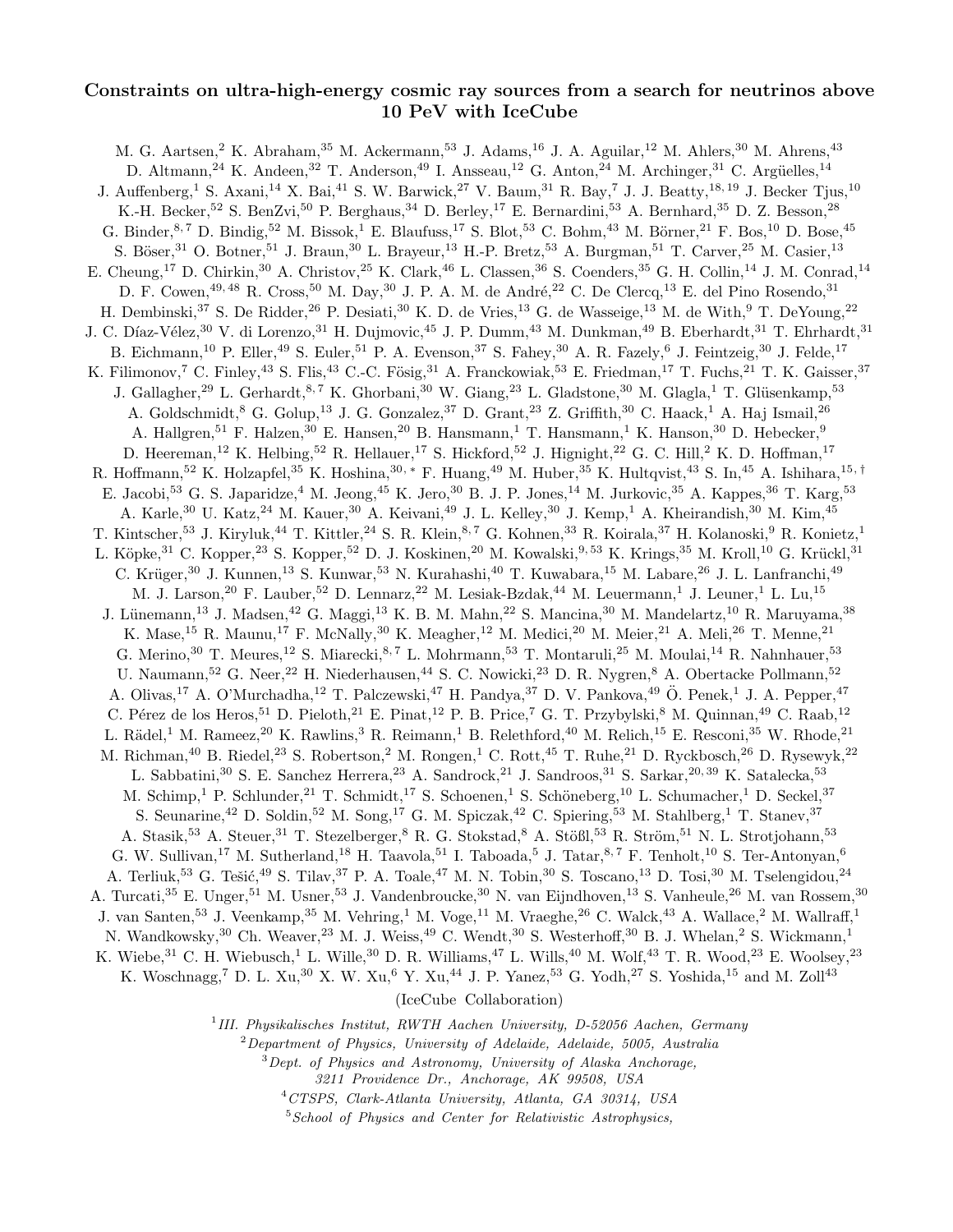*Georgia Institute of Technology, Atlanta, GA 30332, USA*

*Dept. of Physics, Southern University, Baton Rouge, LA 70813, USA*

*Dept. of Physics, University of California, Berkeley, CA 94720, USA*

*Lawrence Berkeley National Laboratory, Berkeley, CA 94720, USA*

<sup>9</sup> Institut für Physik, Humboldt-Universität zu Berlin, D-12489 Berlin, Germany

<sup>10</sup> Fakultät für Physik & Astronomie, Ruhr-Universität Bochum, D-44780 Bochum, Germany

<sup>11</sup> Physikalisches Institut, Universität Bonn, Nussallee 12, D-53115 Bonn, Germany

<sup>12</sup> Université Libre de Bruxelles, Science Faculty CP230, B-1050 Brussels, Belgium

*Vrije Universiteit Brussel, Dienst ELEM, B-1050 Brussels, Belgium*

*Dept. of Physics, Massachusetts Institute of Technology, Cambridge, MA 02139, USA*

*Dept. of Physics and Institute for Global Prominent Research, Chiba University, Chiba 263-8522, Japan*

*Dept. of Physics and Astronomy, University of Canterbury, Private Bag 4800, Christchurch, New Zealand*

*Dept. of Physics, University of Maryland, College Park, MD 20742, USA*

*Dept. of Physics and Center for Cosmology and Astro-Particle Physics,*

*Ohio State University, Columbus, OH 43210, USA*

*Dept. of Astronomy, Ohio State University, Columbus, OH 43210, USA*

*Niels Bohr Institute, University of Copenhagen, DK-2100 Copenhagen, Denmark*

*Dept. of Physics, TU Dortmund University, D-44221 Dortmund, Germany*

*Dept. of Physics and Astronomy, Michigan State University, East Lansing, MI 48824, USA*

*Dept. of Physics, University of Alberta, Edmonton, Alberta, Canada T6G 2E1*

<sup>24</sup>Erlangen Centre for Astroparticle Physics, Friedrich-Alexander-Universität Erlangen-Nürnberg, D-91058 Erlangen, Germany

<sup>25</sup>Département de physique nucléaire et corpusculaire,

*Universit´e de Gen`eve, CH-1211 Gen`eve, Switzerland*

*Dept. of Physics and Astronomy, University of Gent, B-9000 Gent, Belgium*

*Dept. of Physics and Astronomy, University of California, Irvine, CA 92697, USA*

*Dept. of Physics and Astronomy, University of Kansas, Lawrence, KS 66045, USA*

*Dept. of Astronomy, University of Wisconsin, Madison, WI 53706, USA*

*Dept. of Physics and Wisconsin IceCube Particle Astrophysics Center,*

*University of Wisconsin, Madison, WI 53706, USA*

*Institute of Physics, University of Mainz, Staudinger Weg 7, D-55099 Mainz, Germany*

*Department of Physics, Marquette University, Milwaukee, WI, 53201, USA*

*Universit´e de Mons, 7000 Mons, Belgium*

*National Research Nuclear University MEPhI (Moscow Engineering Physics Institute), Moscow, Russia*

<sup>35</sup> Physik-department, Technische Universität München, D-85748 Garching, Germany

<sup>36</sup> Institut für Kernphysik, Westfälische Wilhelms-Universität Münster, D-48149 Münster, Germany

*Bartol Research Institute and Dept. of Physics and Astronomy,*

*University of Delaware, Newark, DE 19716, USA*

*Dept. of Physics, Yale University, New Haven, CT 06520, USA*

*Dept. of Physics, University of Oxford, 1 Keble Road, Oxford OX1 3NP, UK*

*Dept. of Physics, Drexel University, 3141 Chestnut Street, Philadelphia, PA 19104, USA*

*Physics Department, South Dakota School of Mines and Technology, Rapid City, SD 57701, USA*

*Dept. of Physics, University of Wisconsin, River Falls, WI 54022, USA*

*Oskar Klein Centre and Dept. of Physics, Stockholm University, SE-10691 Stockholm, Sweden*

*Dept. of Physics and Astronomy, Stony Brook University, Stony Brook, NY 11794-3800, USA*

*Dept. of Physics, Sungkyunkwan University, Suwon 440-746, Korea*

*Dept. of Physics, University of Toronto, Toronto, Ontario, Canada, M5S 1A7*

*Dept. of Physics and Astronomy, University of Alabama, Tuscaloosa, AL 35487, USA*

*Dept. of Astronomy and Astrophysics, Pennsylvania State University, University Park, PA 16802, USA*

*Dept. of Physics, Pennsylvania State University, University Park, PA 16802, USA*

*Dept. of Physics and Astronomy, University of Rochester, Rochester, NY 14627, USA*

*Dept. of Physics and Astronomy, Uppsala University, Box 516, S-75120 Uppsala, Sweden*

*Dept. of Physics, University of Wuppertal, D-42119 Wuppertal, Germany*

*DESY, D-15735 Zeuthen, Germany*

(Dated: October 28, 2016)

We report constraints on the sources of ultra-high-energy cosmic rays (UHECRs) above  $10^9$  GeV, based on an analysis of seven years of IceCube data. This analysis efficiently selects very high energy neutrino-induced events which have deposited energies from  $5 \times 10^5$  GeV to above  $10^{11}$  GeV. Two neutrino-induced events with an estimated deposited energy of  $(2.6 \pm 0.3) \times 10^6$  GeV, the highest neutrino energy observed so far, and  $(7.7 \pm 2.0) \times 10^5$  GeV were detected. The atmospheric background-only hypothesis of detecting these events is rejected at  $3.6\sigma$ . The hypothesis that the observed events are of cosmogenic origin is also rejected at >99% CL because of the limited deposited energy and the non-observation of events at higher energy, while their observation is consistent with an astrophysical origin. Our limits on cosmogenic neutrino fluxes disfavor the UHECR sources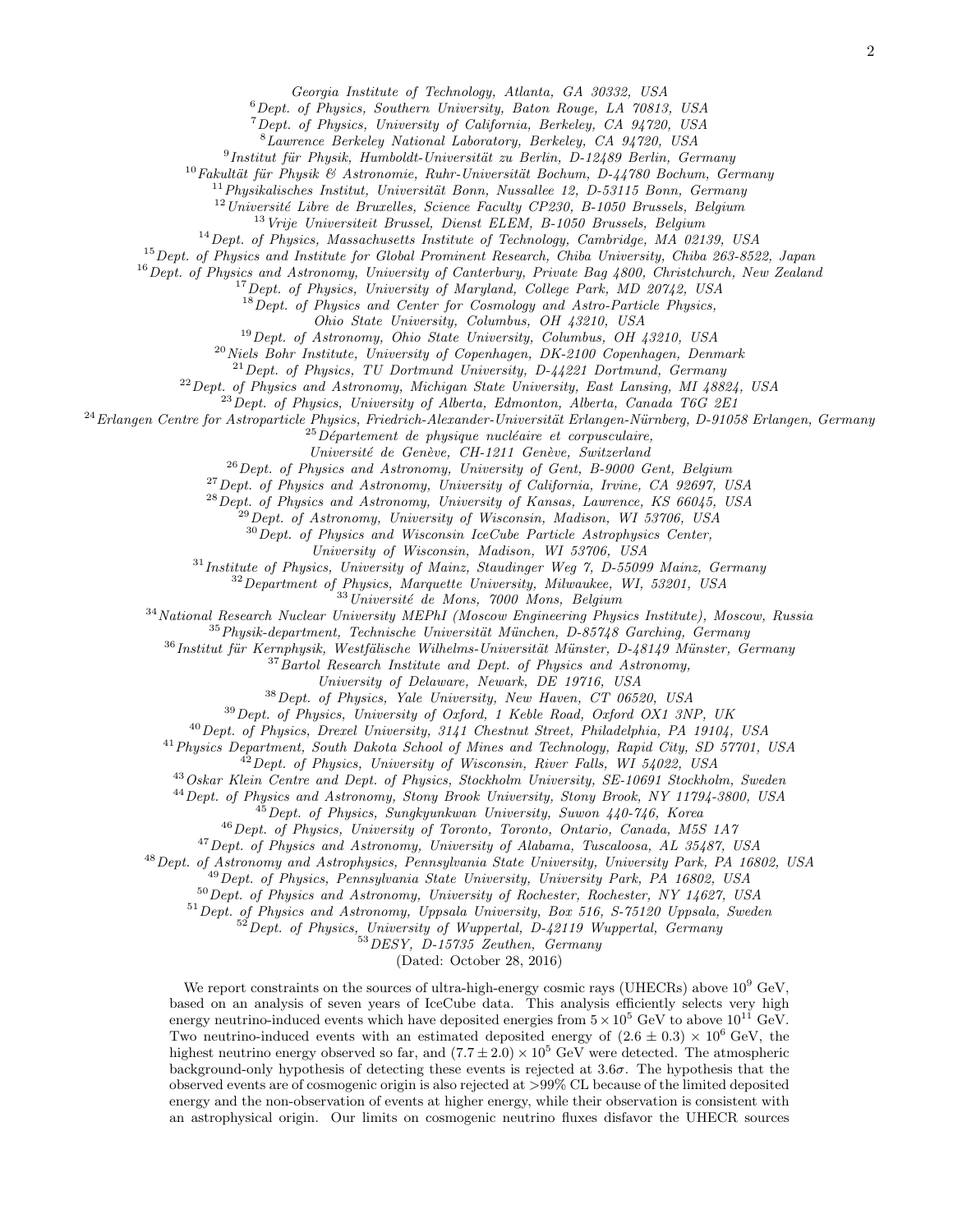having cosmological evolution stronger than the star formation rate, e.g., active galactic nuclei and  $\gamma$ -ray bursts, assuming proton-dominated UHECRs. Constraints on UHECR sources including mixed and heavy UHECR compositions are obtained for models of neutrino production within UHECR sources. Our limit disfavors a significant part of parameter space for active galactic nuclei and new-born pulsar models. These limits on the ultra-high-energy neutrino flux models are the most stringent to date.

PACS numbers: 98.70.Sa, 95.55.Vj

 $Introduction$  — The sources of ultra-high-energy cosmic rays (UHECRs; cosmic-ray energy  $E_{CR} \gtrsim 10^{18} \text{ eV}$ ) remain unidentified [1]. The majority of the candidate objects are extra-Galactic, such as Active Galactic Nuclei (AGN) [2–6],  $\gamma$ -ray bursts [7–13], and starburst galaxies [14–19]. UHECR interactions with ambient photons and matter at sources generate astrophysical neutrinos with 5% of the parent UHECR energy, on average [20– 22]. Thus, a substantial fraction of these Extremely High-Energy (EHE) astrophysical neutrinos is expected to have an energy above  $10^7$  GeV. Moreover, neutrinos with energies above  $\sim 10^7$  GeV are expected to be produced in the interactions between the highest-energy cosmic rays and background photons in the universe [23]. In the following we refer to the neutrinos produced in these interactions as cosmogenic neutrinos [24]. These astrophysical and cosmogenic EHE neutrinos can constitute key messengers identifying currently unknown cosmic accelerators, possibly in the distant universe, because their propagation is not influenced by background photon or magnetic fields.

In this Letter, we report results of an analysis of seven years of IceCube data obtained in the search for diffuse neutrinos with energies larger than  $5 \times 10^5$  GeV. The current analysis is optimized in particular for the neutrinos with energies above  $10^7$  GeV, which is higher in energy than the other IceCube analyses [25, 26]. The analysis described here is based on data taken between April 2008 and May 2015, corresponding to 2426 days of effective livetime. This is approximately three times more data than the previous IceCube EHE neutrino search based on two years of data [27]. No cosmogenic neutrino candidate was observed in that study, but two PeV events were detected [28]. Stringent limits were placed on cosmogenic neutrino fluxes, and it was shown that astrophysical objects with emission rates per comoving space density as a function of redshift  $\Psi_s(z)$  following a strong cosmological evolution, such as Fanaroff-Riley type-II (FRII) radio galaxies, are disfavored as highest-energy cosmic-ray sources.

Data selection and analysis  $-$  IceCube is a cubickilometer deep-underground Cherenkov neutrino detector located at the South Pole [29], which is designed to measure neutrinos with energies above  $10^2$  GeV. The construction of the IceCube detector was completed in December 2010. The array comprises 5160 optical sensors [30, 31] on 86 vertical strings distributed over a 1-

km<sup>3</sup> instrumented ice volume at 1450–2450 m depth. Additional particle shower sensors at the surface constitute the IceTop air shower array [32]. In 2008–2009, 2009– 2010, and 2010–2011, 40, 59, and 79 strings out of 86 were operational. Since 2011, IceCube has been recording data using the completed array.

The primary background in this analysis consists of downward-going muon bundles composed of a large number of muons produced in cosmic-ray interactions in the atmosphere. This background was simulated using the  $CORSIKA$  package [33] with the  $SIBYLL$  [34] hadronic interaction model. The secondary background is atmospheric neutrinos produced by the decay of charged mesons from cosmic-ray interactions in the atmosphere. The atmospheric neutrino simulation was generated by the Ice-Cube neutrino-generator program based on the anis code [35]. At energies above  $\sim 10^6$  GeV, prompt atmospheric neutrinos from short-lived heavy meson decays are expected to dominate over conventional atmospheric neutrinos from pion and kaon decays. While a flux of prompt atmospheric neutrinos must exist, it has not been experimentally observed. The conventional atmospheric neutrino model from [36], and the prompt model presented in [37] both incorporating the cosmic-ray knee model given in [38] are included in the background estimation. An updated calculation [39] of the prompt flux [37] predicts a reduced prompt flux by a factor of ∼2. The experimental data agree well with lower energy background predictions [27]. Cosmogenic and astrophysical neutrinos are simulated using the JULIeT package [40] as in our earlier work [27].

The majority of atmospheric backgrounds deposit less energy in IceCube than the EHE neutrino signal. We reject most of the background by cutting events with low energy deposition. The number of observed Cherenkov photons is used as a proxy for the deposited energy. The majority of the background is removed by requiring that the measured Number of PhotoElectrons (NPE) is larger than a zenith angle-dependent threshold. The reconstructed zenith angle is obtained using a  $\chi^2$  fit to a simple track hypothesis [41]. The quality of the reconstruction is evaluated via the  $\chi^2_{\rm track}/ndf$  where  $ndf$  is the number of degrees of freedom. The selection threshold is optimized for the cosmological neutrino model [42] and kept constant for each detector configuration. The criteria are qualitatively equivalent to those used in [27], with details given in the Supplemental Material [43]. Events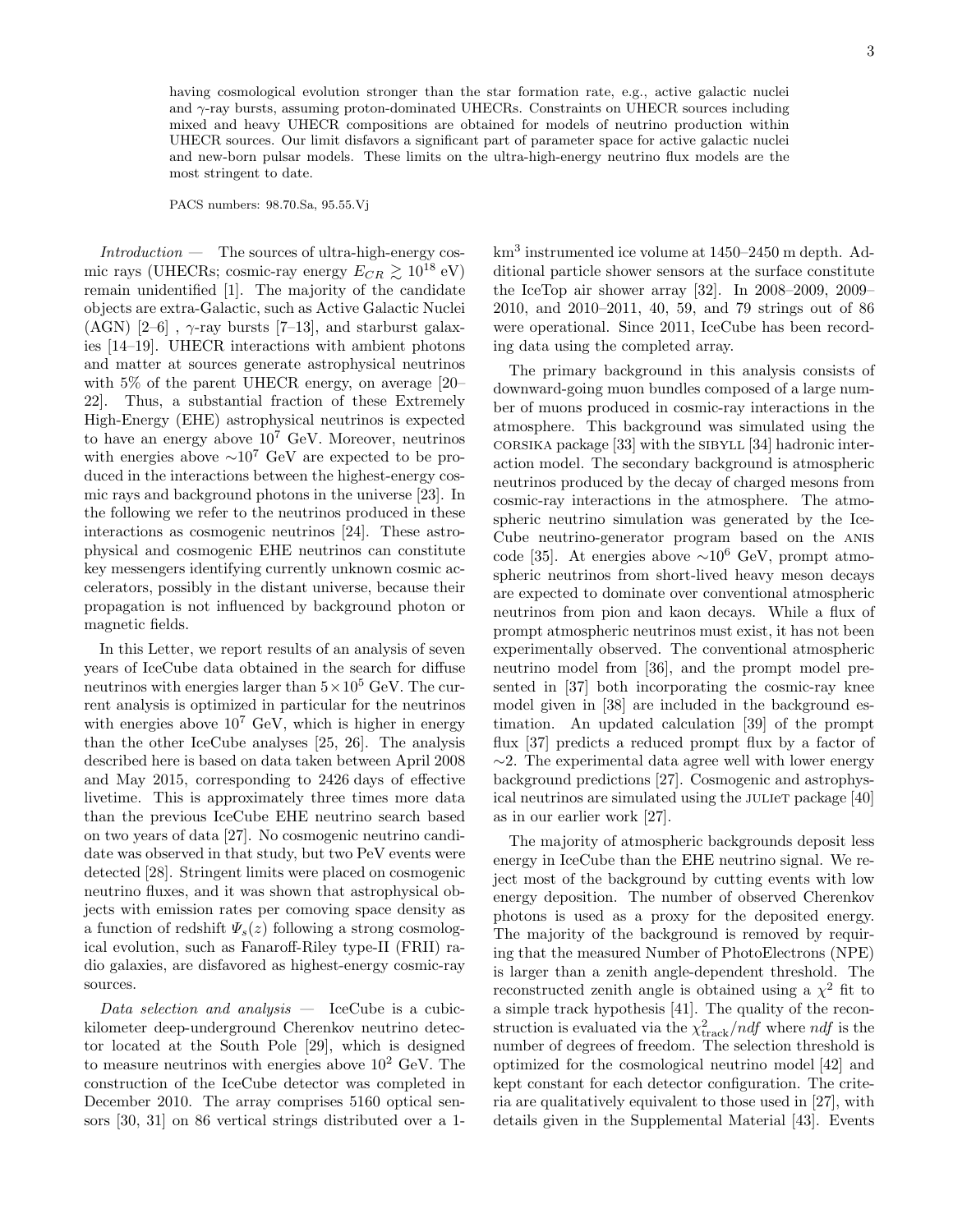

FIG. 1. (Color online)Solid angle and time integrated exposure from April 2008 through May 2015 as a function of neutrino energy by flavor and flavor sum, including neutrino absorption effects in the Earth. The sharp peaked structure at  $6.3 \times 10^6$  GeV for electron neutrinos is due to the Glashow resonance [50]. The Auger exposure [51] is included for reference.

with more than a single IceTop hit in the time interval of  $-1\mu s \leq t_{ca} \leq 1.5\mu s$  are rejected. Here,  $t_{ca}$  is the time when the reconstructed downward-going track is at the closest approach to the IceTop optical sensors. The exposure of this analysis for each neutrino flavor is shown in Fig. 1 along with the summed exposure.

The background event rate induced by the atmospheric muons and neutrinos is reduced from ∼2.8 kHz triggerlevel rate to  $0.064_{-0.039}^{+0.023}$  events per 2426 days of livetime. The expected event rates for cosmogenic and astrophysical models are shown in Tables I and II, respectively. Only electron and muon neutrinos are produced when UHECRs interact with photons or matter. As a result of flavor oscillation,  $\nu_e : \nu_\mu : \nu_\tau = 1:1:1$  on Earth, assuming the standard full pion decay chain of neutrino production [21, 44, 45]. This is compatible with TeV-PeV flavor ratio measurements [46–49]. The neutrino distributions are summed over the three flavors. Equal neutrino and anti-neutrino fluxes, indistinguishable in IceCube, are assumed.

Two events were observed in the present 2426-day Ice-Cube sample. The best estimates of the deposited energy are  $(7.7 \pm 2.0) \times 10^5$  GeV and  $(2.6 \pm 0.3) \times 10^6$  GeV, in the form of a spherical particle shower and an upwardmoving track at a zenith angle of 101<sup>°</sup> [52], respectively. Three previously observed PeV events [28, 53] do not pass the current event selection, due to the increased NPE threshold for events with  $\chi^2_{\text{track}}/ndf \geq 80$ .

The sample satisfying the selection criteria is analyzed using the binned Poisson Log-likelihood ratio (LLR) method [54]. The events are binned in both the reconstructed zenith angle and the energy proxy, with only the energy proxy information being used for events with large  $\chi^2_{\rm track}/ndf$ . The zenith angle and energy proxy used

in the LLR test are the results of refined reconstruction using a maximum likelihood method [55, 56]. The hypothesis that the two observed events are of atmospheric origin is tested using an ensemble of pseudo-experiment trials to derive the LLR test statistic distribution. The test rejects the atmospheric background-only hypothesis with a p-value of  $0.014\%$  (3.6 $\sigma$ ). Furthermore, the hypothesis that the two events are of cosmogenic origin is rejected with a p-value of 0.3%, because of the low observed deposited energy and the absence of detected events at higher energy. However, the observations are compatible with a generic astrophysical  $E^{-2}$  power-law flux with a p-value of 92.3%. The energy deposited and the zenith angles of the two observed events are better described by a neutrino spectrum softer than the spectrum of  $> 10^8$  GeV neutrinos, which experience strong absorption effects during their propagation through the Earth. This observation allows us to set an upper limit on a neutrino flux extending above  $10^7$  GeV. The limits also are derived using the LLR method. Cosmogenic neutrino models are tested by adding an unbroken  $E^{-2}$ flux without cutoff as a nuisance parameter to explain the observed two events.

The systematic uncertainties are estimated similarly to the previous publication [27]. The primary sources of uncertainty are simulations of the detector responses and optical properties of the ice. These uncertainties are evaluated with in-situ calibration system using a light source and optical sensor sensitivity studies in the laboratory. Uncertainties of  $^{+13\%}_{-42\%}$  and  $^{+2\%}_{-7\%}$  are estimated for the number of background and signal events, respectively. In addition, uncertainties of −11% are introduced to the neutrino-interaction cross-section based on CTEQ5 [57] calculated as  $[58]$  and  $+10\%$  by the photonuclear energy losses [60]. The uncertainty on the neutrino-interaction cross section is from [59]. The uncertainty associated with photonuclear cross section is estimated by comparing the current calculation with the soft-component-only model. Uncertainty of  $^{+34\%}_{-44\%}$  associated with the atmospheric background is also included. The error is dominated by the experimental uncertainty of CR spectrum measurements  $(\pm 30\%)$  [1, 61], theoretical uncertainty on the prompt flux calculation [37], and the primary CR composition. All the resultant limits presented in this Letter include systematic uncertainties. Taking the maximally and minimally estimated background and signal distributions in a  $1\sigma$  error range by adding systematic uncertainties in quadrature, each signal and background combination results in an upper limit. The weakest limit is taken as a conservative upper limit including systematic uncertainties. The uncertainty is energy-dependent and, thus, it is model-spectrum-shape dependent. Modeldependent limits are generally weakened by ∼20% and ∼30% for cosmogenic and astrophysical-neutrino models, respectively.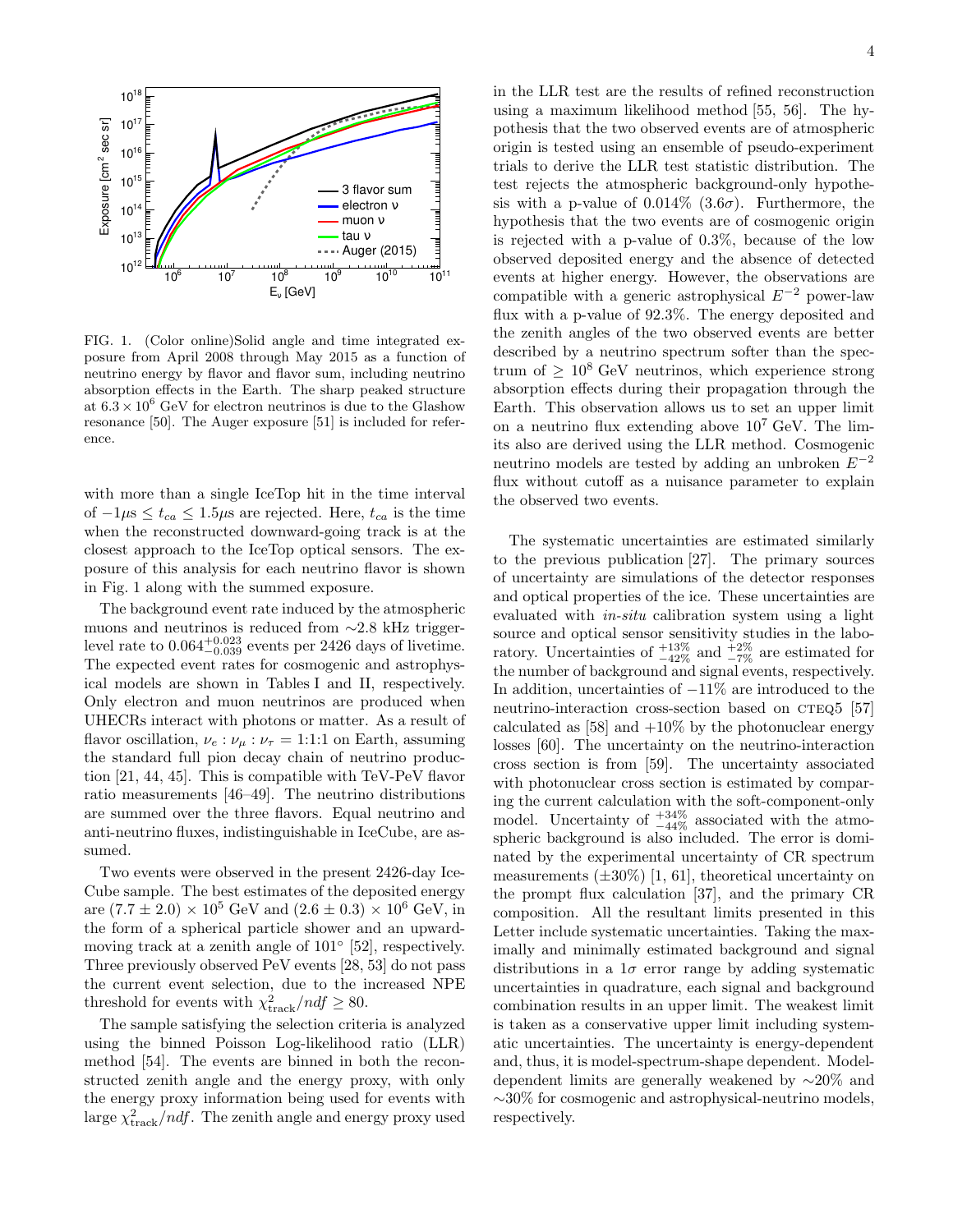

FIG. 2. (Color online) Model-dependent 90% confidencelevel limits (solid lines) for (upper panel) proton cosmogenicneutrino predictions (dashed lines) from Ahlers [42] and Kotera [64] and (lower panel) astrophysical neutrino fluxes from AGN (BLR) models of Murase [81] and Padovani (long dashes:  $Y_{\nu\gamma} = 0.8$ , short dashes:  $Y_{\nu\gamma} = 0.3$  [82], and Fang pulsar model [84]. The range of limits indicates the central 90% energy region. Two lines of the Ahlers model represent different threshold energy of the extragalactic UHECR component. The deviation of the Kotera and Ahlers models below  $10<sup>8</sup>$  GeV is due to different models of the extagalactic background light assumed for the calculation. The wide energy coverage of the current analysis (Fig. 1) allows a stringent model-dependent limit to be placed for both cosmogenic and astrophysical models.

 $Cosmogenic\ neutrinos$  — We tested cosmogenic neutrino models. Aside from the primary composition dependence, the cosmogenic neutrino rates in the current analysis depend significantly on the UHECR source evolution function that characterize the source classes. Table I represents the p-values and associated 90%-CL limits for cosmogenic models. The models from [42] are constructed in such a manner that the cosmogenic  $\gamma$ -ray emission from the decays of  $\pi^0$  produced by the interactions of UHECRs with the cosmic microwave background (CMB) is consistent with the Fermi-LAT measurements of the diffuse extragalactic  $\gamma$ -ray background [62, 63]. Our constraints on these models imply that the majority of the observed  $\gamma$ -ray background is unlikely to be of cosmogenic origin.

Limits on cosmogenic neutrino models [64, 65] using two classes of source-evolution functions are presented in Table I. One evolution function is the star formation rate (SFR) [66], which is a generic measure of structure formation history in the universe, and the other is that of FRII radio-loud AGN [67, 68]. The cosmogenic models assuming FRII-type evolution have already been constrained by the previous study [27]. In addition, these



FIG. 3. (Color online) Constraints on UHECR source evolution model and all flavor  $E^{-2}$  power-law flux model parameters. The colored areas represent parameter space excluded by the current analysis. (Top) Cosmogenic flux parameters m and  $z_{max}$  of UHECR-source cosmological evolution function of the form  $\psi_s(z) \propto (1+z)^m$ , assuming proton-dominant UHECR primaries with only the CMB as the background photon field. A semi-analytic formulation [75], with the injected proton spectrum of  $E^{-2.5}$  up to  $6 \times 10^{11}$  GeV, is used to estimate the neutrino flux. The boxes indicate approximate parameter regions for SFR [66] and FRII (-A [67] and -B [68]) neglecting the minor far-redshift contributions. (Bottom) Upper limits on  $E^{-2}$  power-law neutrino flux normalization  $\phi_0$ and spectral cutoff energy  $E_{\nu}^{cut}$ .

strong evolution models may conflict with the observed  $\gamma$ -ray background [42, 69, 70]. The current analysis not only strongly constrains the FRII-type but also is beginning to constrain the parameter space where SFR drives UHECR source evolution. The predicted neutrino spectra and the corresponding model-dependent limits are presented in Fig. 2. When the primaries are heavy nuclei, photodisintegration is more likely than pion production, hence the flux of cosmogenic muon neutrinos is suppressed [64, 71–74].

Thus the limit on the proton composition cosmogenic models could also be considered as the limit on the proton fraction of a mixed-composition UHECR model for the given evolution model.

A more generic scanning of parameter space for the source evolution function,  $\Psi_s(z) \propto (1+z)^m$ , up to the maximum source extension in redshift  $z \le z_{\text{max}}$ , was also performed using an analytical parameterization [75]. Because only the CMB is assumed as the target photon field in the parameterization, the limits are systematically weaker than that on the models that include extragalac-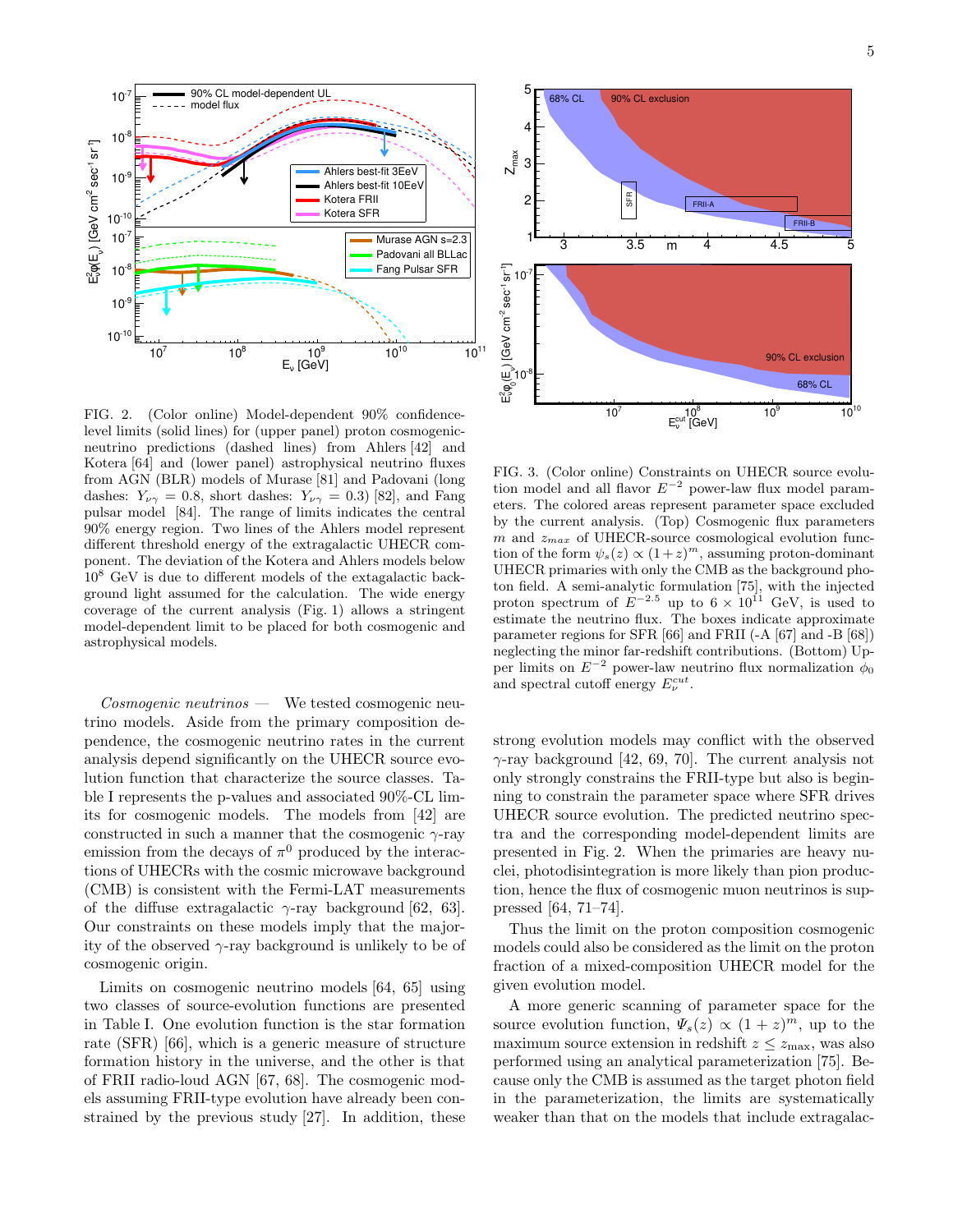

FIG. 4. (Color online) All-flavor-sum neutrino flux quasidifferential 90%-CL upper limit on one energy decade E −1 flux windows (solid line). The limits are derived using a loglikelihood ratio method. The median null observation limit (sensitivity) is also shown (dashed line). Cosmogenic-neutrino model predictions (assuming primary protons) are shown for comparison: Kotera *et al.* [64], Ahlers *et al.* [42], and an astrophysical neutrino model from Murase *et al.* [81]. Modelindependent differential limits on one energy decade  $E^{-1}$  flux from Auger [51] and ANITA-II [86] with appropriate normalization are also shown. A model-dependent upper limit on an unbroken  $E^{-2}$  power-law flux from the current analysis  $(E_{\nu}^2 \phi < 9.2 \times 10^{-9} \text{ GeV/cm}^2 \text{ s sr})$  is shown for reference (dotted line).

tic background light, such as infrared and optical photons, with the given evolution parameters. The resultant exclusion contour is shown in the upper panel of Fig. 3. Each point represents a given cosmogenic-neutrino model — normalized by fitting the UHECR spectrum to data [75] — and the contour represents the exclusion confidence limit calculated using the LLR method. The UHECR spectrum dependence of cosmogenic neutrino model is also studied in [76]. Our results disfavor a large portion of the parameter space where  $m \geq 3.5$  for sources distributed up to  $z_{\text{max}} = 2$ . These constraints imply that the sources of UHECRs seem to evolve more slowly than the SFR. Otherwise, a proton-dominant composition at the highest energies, in particular the dip model [77], is excluded [78], as studied also in [70, 79, 80].

 $Astrophysical$  neutrinos  $-$  We tested astrophysical neutrino models for the UHECR sources. One of the advantages of studying astrophysical neutrino models is that not only proton-dominant, but also mixed- or heavycomposition UHECR models can be tested with IceCube.

The results of the model tests are listed in Table II, and the limits are shown in the lower panel of Fig. 2.

The AGN models relate the neutrino emission rates in each source with the observed photon fluxes using phenomenological parameters, such as the baryon loading factor  $\xi_{cr}$  [81] and the neutrino-to- $\gamma$ -ray intensity ratio  $Y_{\nu\gamma}$  [82]. As the neutrino flux scales linearly with these parameters, the limits can be interpreted as constraints on the parameters, as listed in Table II. The observed UHECR generation rate around  $10^{10}$  GeV ( $\sim$  $10^{44}$  erg Mpc<sup>-3</sup> yr<sup>-1</sup>) requires the loading factor  $\xi_{cr}$  to be around 3 and 100 for UHECR spectral indices  $s = 2.0$ and 2.3, respectively [81]. The current constraints on  $\xi_{cr}$ are comparable or slightly below these required values. This indicates that AGN inner jets are less likely to be a major source of the UHECRs, regardless of the observed UHECR compositions. A consistent but weaker limit on these models is also obtained from an analysis searching for the neutrino signal excess in the direction of blazer populations [83]. Rapidly spinning pulsars may also be capable of accelerating nuclei to  $10^{11}$  GeV [84]. They are also disfavored as UHECR sources if they have cosmological evolution stronger than SFR. As shown in Fig. 2, provided a flat neutrino spectrum in the UHECR source is assumed, astrophysical neutrino spectra are generally predicted to be described by a hard power law [85]. These spectra continue up to a cutoff energy determined by the maximal acceleration energy of the source. Figure 3 provides a generic constraint on these astrophysical fluxes as an exclusion region in the parameter space for  $E^{-2}$ power-law neutrino flux normalization  $\phi_0$  and spectral cutoff energy  $E_{\nu}^{cut}$ . It indicates that  $E^2 \phi_0 \geq 6 \times 10^{-9}$ GeV cm<sup>-2</sup> s<sup>-1</sup> sr<sup>-1</sup> is disfavored for neutrino fluxes extending above  $10^9$  GeV, such as the UHECR source models.

 $Differential$   $limit$   $-$  A quasi-differential 90%-CL limit is presented in Fig. 4 using the LLR method, considering the two observed events. Each point on the solid line is the result of an independent hypothesis test for a decade-wide  $E^{-1}$  power-law flux as a signal model, representing a 90%-CL upper limit. The median null observation limit (sensitivity) is also presented. The limit for an  $E^{-2}$  flux  $(E_{\nu}^2 \phi < 9.2 \times 10^{-9} \text{ GeV/cm}^2 \text{ s sr})$  in the central  $90\%$  energy region between  $1.0 \times 10^6$  and  $4.0 \times 10^9$  GeV is shown for reference.

 $Summary$  — Analysis of IceCube data results in the largest exposure to date in search for the neutrino flux above  $10^7$  GeV up to  $3 \times 10^{10}$  GeV. The non-observation of neutrino events with deposited energy larger than a few PeV in seven years of IceCube data places a serious constraint on cosmogenic and astrophysical neutrino models. The restrictions on the cosmological evolution of UHECR sources and the model-dependent constraints on the source classes reported herein are the strongest constraints on the origin of the highest-energy cosmic rays above the ankle achieved via neutrino astronomy.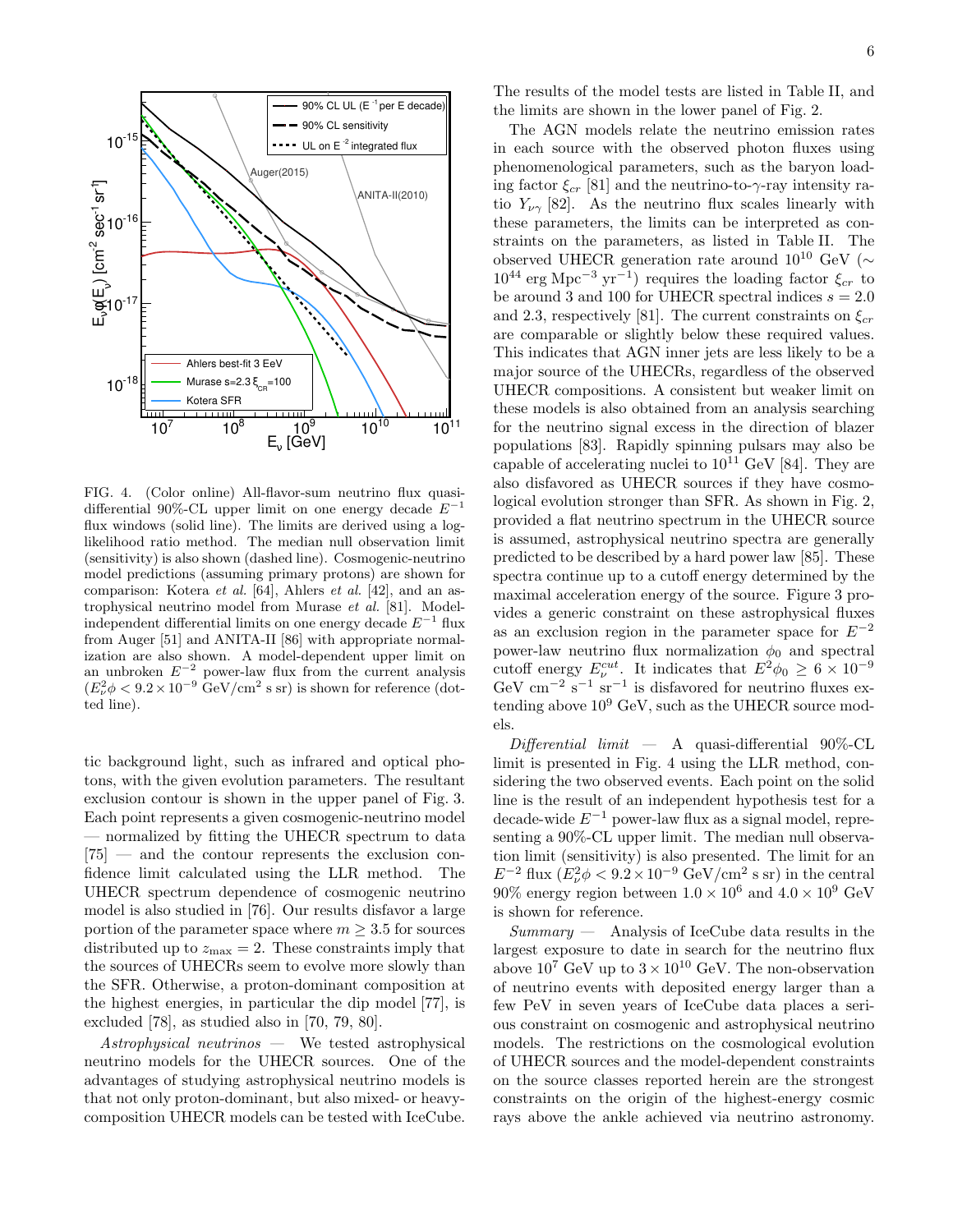| $\nu$ Model               | Event rate           | $p$ -value MRF               |      |
|---------------------------|----------------------|------------------------------|------|
|                           | per livetime         |                              |      |
| Kotera et al. [64]        |                      |                              |      |
| SFR.                      | $3.6^{+0.5}_{-0.8}$  | $22.3^{+10.8}_{-3.9}\%$ 1.44 |      |
| Kotera et al. [64]        |                      |                              |      |
| FRII                      | $14.7^{+2.2}_{-2.7}$ | ${<}0.1\%$                   | 0.33 |
| Aloisio et al. $[65]$     |                      |                              |      |
| SFR.                      | $4.8^{+0.7}_{-0.9}$  | $7.8^{+6.8}_{-1.8}\%$        | 1.09 |
| Aloisio et al. [65]       |                      |                              |      |
| FRII                      | $24.7^{+3.6}_{-4.6}$ | ${<}0.1\%$                   | 0.20 |
| Yoshida et al. [87]       |                      |                              |      |
| $m = 4.0, z_{max} = 4.0$  | $7.0^{+1.0}_{-1.0}$  | $0.1^{+0.4}_{-0.1}\%$        | 0.37 |
| Ahlers <i>et al.</i> [42] |                      |                              |      |
| best fit, 1 EeV           | $2.8^{+0.4}_{-0.4}$  | $9.5^{+6.5}_{-1.6}\%$ 1.17   |      |
| Ahlers <i>et al.</i> [42] |                      |                              |      |
| best fit, 3 EeV           | $4.4^{+0.6}_{-0.7}$  | $2.2^{+1.3}_{-0.9}\%$        | 0.66 |
| Ahlers <i>et al.</i> [42] |                      |                              |      |
| best fit, 10 EeV          | $5.3^{+0.8}_{-0.8}$  | $0.7^{+1.6}_{-0.2}\%$        | 0.48 |

TABLE I. Cosmogenic neutrino model tests: Expected number of events in 2426 days of effective livetime, p-values from model hypothesis test, and 90%-CL model-dependent limits in terms of the model rejection factor (MRF) [88], defined as the ratio between the flux upper limit and the predicted flux.

| $\nu$ Model               | Event rate           | p-value                | MRF                                                  |
|---------------------------|----------------------|------------------------|------------------------------------------------------|
|                           | per livetime         |                        |                                                      |
| Murase <i>et al.</i> [81] |                      |                        |                                                      |
| $s = 2.3, \xi_{CR} = 100$ | $7.4^{+1.1}_{-1.8}$  |                        | $2.2^{+9.9}_{-1.4}\%$ 0.96 ( $\xi_{CR} \leq 96$ )    |
| Murase $et$ al. [81]      |                      |                        |                                                      |
| $s = 2.0, \xi_{CR} = 3$   | $4.5^{+0.7}_{-0.9}$  |                        | $19.9^{+20.2}_{-9.2}\%$ 1.66 ( $\xi_{CR} \leq 5.0$ ) |
| Fang <i>et al.</i> [84]   |                      |                        |                                                      |
| SFR.                      | $5.5^{+0.8}_{-1.1}$  | $7.8^{+14.4}_{-3.7}\%$ | 1.34                                                 |
| Fang <i>et al.</i> [84]   |                      |                        |                                                      |
| uniform                   | $1.2^{+0.2}_{-0.2}$  | $54.8^{+1.7}_{-2.7}\%$ | 5.66                                                 |
| Padovani et al. [82]      |                      |                        |                                                      |
| $Y_{\nu\gamma}=0.8$       | $37.8^{+5.6}_{-8.3}$ |                        | <0.1% 0.19 ( $Y_{\nu\gamma} \leq 0.15$ )             |

TABLE II. Astrophysical neutrino model tests: Same as Table I. The flux normalization scales linearly for AGN models with the assumed baryonic loading factor  $\xi_{CR}$  for Murase FSRQ (broad-line region) [81] or neutrino-to- $\gamma$  ratio  $Y_{\nu\gamma}$  for Padovani BL Lac [82] models. A power-law proton UHECR spectrum with index  $s$  is assumed in the FSRQ model. The corresponding parameters for these models to explain the measured IceCube neutrino flux in TeV-PeV range [53] are excluded by more than 99.9% CL.

The detection of cosmogenic neutrinos from sources with weak or no evolution, and of heavy-composition UHE-CRs requires a larger scale detector. Cost-effective radio Askaryan neutrino detectors, such as ARA [89] or ARIANNA [90], therefore would be an important future option.

We acknowledge the support from the following agencies: U.S. National Science Foundation-Office of Polar Programs, U.S. National Science FoundationPhysics Division, University of Wisconsin Alumni Research Foundation, the Grid Laboratory Of Wisconsin (GLOW) grid infrastructure at the University of Wisconsin - Madison, the Open Science Grid (OSG) grid infrastructure; U.S. Department of Energy, and National Energy Research Scientific Computing Center, the Louisiana Optical Network Initiative (LONI) grid computing resources; Natural Sciences and Engineering Research Council of Canada, WestGrid and Compute/Calcul Canada; Swedish Research Council, Swedish Polar Research Secretariat, Swedish National Infrastructure for Computing (SNIC), and Knut and Alice Wallenberg Foundation, Sweden; German Ministry for Education and Research (BMBF), Deutsche Forschungsgemeinschaft (DFG), Helmholtz Alliance for Astroparticle Physics (HAP), Research Department of Plasmas with Complex Interactions (Bochum), Germany; Fund for Scientific Research (FNRS-FWO), FWO Odysseus programme, Flanders Institute to encourage scientific and technological research in industry (IWT), Belgian Federal Science Policy Office (Belspo); University of Oxford, United Kingdom; Marsden Fund, New Zealand; Australian Research Council; Japan Society for Promotion of Science (JSPS); the Swiss National Science Foundation (SNSF), Switzerland; National Research Foundation of Korea (NRF); Villum Fonden, Danish National Research Foundation (DNRF), Denmark

## REFERENCES

- Earthquake Research Institute, University of Tokyo, Bunkyo, Tokyo 113-0032, Japan
- † Corresponding author: aya@hepburn.s.chiba-u.ac.jp (A. Ishihara)
- [1] For review, see chapter 28 of K.A. Olive et al. (Particle Data Group), Chin. Phys. C 38, 090001 (2014) and 2015 update.
- [2] J.P. Rachen and P.L. Biermann, A&A 272, 161 (1993).
- [3] K. Mannheim, Astropart. Phys. 3, 295 (1995).
- [4] A. Atoyan and C. Dermer, Phys. Rev. Lett. 87, 221102  $(2001).$
- [5] A. Atoyan and C. Dermer, ApJ **586**, 79 (2003).
- [6] J. Alvarez-Muñiz and P. Mészáros, Phys. Rev. D  $70$ , 123001 (2004).
- [7] M. Vietri, ApJ 453, 883 (1995).
- [8] E. Waxman, Phys. Rev. Lett. 75, 386 (1995).
- E. Waxman and J.N. Bahcall, Phys. Rev. Lett. 78, 2292 (1997).
- [10] E. Waxman and J.N. Bahcall, ApJ 541, 707 (2000).
- [11] C. Dermer, ApJ 574, 65 (2002).
- [12] N. Globus *et al.*, MNRAS 451, 751 (2015).
- [13] M. Bustamante *et al.*, Nat. Commun. 6, 6783 (2015).
- [14] A. Loeb and E. Waxman, JCAP 0605, 003 (2006).
- [15] T. Thompson *et al.*, arXiv:astro-ph/0608699 (2006).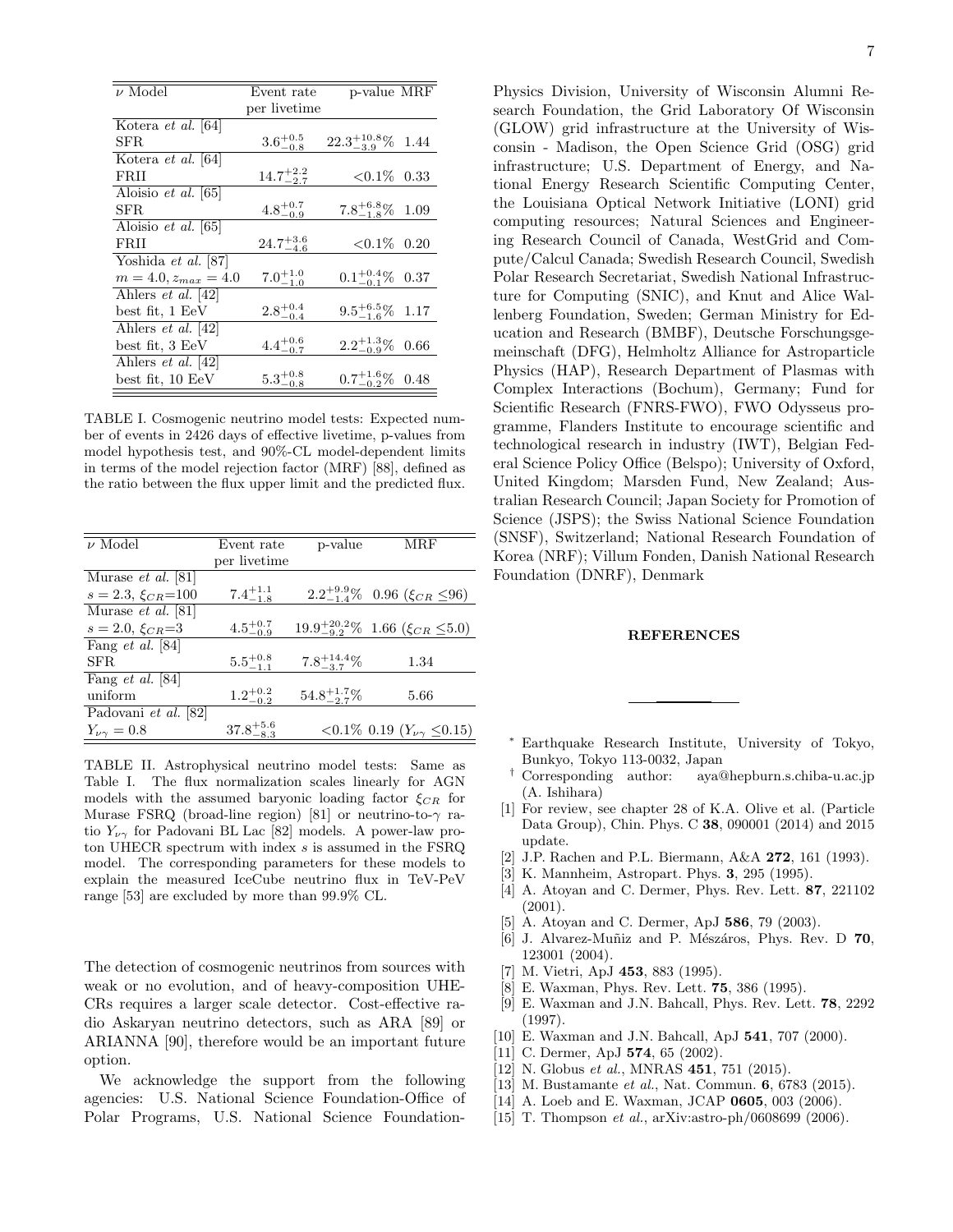- [16] K. Murase, M. Ahlers, and B. Lacki, Phys. Rev. D 88, 121301 (2013).
- [17] I. Tamborra, S. Ando, and K. Murase, JCAP 1409, 043 (2014).
- [18] B. Wang, X.-H. Zhao, and Z. Li, JCAP 1411, 028 (2004).
- [19] K. Emig, C. Lunardini and R. Windhorst, JCAP 1512, 029 (2015).
- [20] A. Mucke *et al.*, Comput. Phys. Commun. 124 290  $(2000).$
- [21] P. Lipari, M. Lusignoli, and D. Meloni, Phys. Rev. D 75, 123005 (2007).
- [22] S. Yoshida and H. Takami, Phys. Rev. D 90, 123012  $(2014)$ .
- [23] K. Greisen, Phys. Rev. Lett. 16, 748 (1966); G. T. Zatsepin and V. A. Kuzmin, Pisma Zh. Eksp. Teor. Fiz. 4, 114 (1966) [JETP. Lett. 4, 78 (1966)].
- [24] V. S. Berezinsky and G. T. Zatsepin, Phys. Lett. 28B, 423 (1969).
- [25] M. G. Aartsen *et al.* (IceCube Collaboration), Phys. Rev. Lett. **115**, 081102 (2015).
- [26] M. G. Aartsen *et al.* (IceCube Collaboration) Phys. Rev. Lett. 113, 101101 (2014); Science **342** 1242856 (2013).
- [27] M. G. Aartsen *et al.* (IceCube Collaboration), Phys. Rev. D 88, 112008 (2013).
- [28] M. G. Aartsen *et al.* (IceCube Collaboration), Phys. Rev. Lett. 111, 021103 (2013).
- [29] A. Achterberg *et al.* (IceCube Collaboration), Astropart. Phys. 26 155 (2006).
- [30] R. Abbasi *et al.* (IceCube Collaboration), Nucl. Instrum. Methods Phys. Res., Sect. A 601 294 (2009).
- [31] R. Abbasi *et al.* (IceCube Collaboration), Nucl. Instrum. Methods Phys. Res., Sect. A 618 139 (2010).
- [32] R. Abbasi *et al.* (IceCube Collaboration), Nucl. Instrum. Methods Phys. Res., Sect. A 700 188 (2013).
- [33] D. Heck *et al.*, Report FZKA 6019, (Forschungszentrum Karlsruhe 1998).
- [34] E. J. Ahn, R. Engel, T. K. Gaisser, P. Lipari, and T. Stanev, Phys. Rev. D 80, 094003 (2009).
- [35] A. Gazizov and M. P Kowalski, Comput. Phys. Commun. 172, 203 (2005).
- [36] M. Honda *et al.*, Phys. Rev. D 75, 043006 (2007).
- [37] R. Enberg, M. H. Reno, and I. Sarcevic, Phys. Rev. D 78, 043005 (2008).
- [38] T. K. Gaisser, Astropart. Phys. 35, 801 (2012).
- [39] A. Bhattacharya, R. Enberg, M. H. Reno, I. Sarcevic, and A. Stasto, JHEP 06, 110 (2015); M.V. Garzelli, S. Moch and G. Sigl, JHEP 10, 115 (2015); R. Gauld *et al.*, JHEP 02, 130 (2016); A. Bhattacharya *et al.* hepph:1607.00193 (2016).
- [40] S. Yoshida *et al.*, Phys. Rev. D **69**, 103004 (2004).
- [41] M.G. Aartsen *et al.* (IceCube Collaboration), Nucl. Instrum. Methods Phys. Res., Sect. A 736, 143 (2014).
- [42] M. Ahlers *et al.*, Astropart. Phys. **34**, 106 (2010).
- [43] See the Supplemental Material at http://link.aps.org/supplemental/xx.xx for details of the data selection criteria used in this work.
- [44] G. Barenboim and C. Quigg, Phys. Rev. D 67, 073024 (2003).
- [45] M. Bustamante, J.F. Beacom, and W.Winter, Phys. Rev. Lett. 115, 161302 (2015).
- [46] M.G. Aartsen *et al.* (IceCube Collaboration), Phys. Rev. Lett. 114 171102 (2015).
- [47] M.G. Aartsen *et al.* (IceCube Collaboration), ApJ 809 98 (2015).
- [48] A. Palladino *et al.* Phys. Rev. Lett. 114, 171101 (2015).
- [49] A.C. Vincent, S. Palomares-Ruiz, and O. Mena, arXiv:160501556 (2016).
- [50] S. L. Glashow, Physical Review 118, 316 (1960).
- [51] A. Aab *et al.* (Pierre Auger Collaboration), Phys. Rev. D 91, 092008 (2015).
- [52] M. G. Aartsen *et al.* (IceCube Collaboration), The Astronomer's Telegram 7856 1(2015).
- [53] M.G. Aartsen *et al.* (IceCube Collaboration), Phys. Rev. Lett. 113, 101101 (2014).
- [54] R. Abbasi *et al.* (IceCube Collaboration), Phys. Rev. D 84, 082001 (2011).
- [55] J. Ahrens *et al.* (AMANDA Collaboration), Nucl. Instrum. Methods Phys. Res., Sect. A 524, 169 (2004).
- [56] M.G. Aartsen *et al.* (IceCube Collaboration), JINST 9, P03009 (2014).
- [57] H.L. Lai *et al.* EPJ C 12, 375 (2000).
- [58] R. Gandhi, C. Quigg, M.H. Reno, and I. Sarcevic, Phys. Rev. D 58, 093009 (1998).
- [59] A. Cooper-Sarkar, P. Mertsch and S. Sarkar, JHEP 08 042 (2011).
- [60] E. Bugaev, T. Montaruli, Y. Shlepin, and I. Sokalski, Astropart. Phys. 21, 491 (2004).
- [61] M. Nagano and A.A. Watson, Rev. Mod. Phys. 72, 689  $(2000).$
- [62] A. A. Abdo *et al.* (Fermi-LAT Collaboration), Phys. Rev. Lett. 104, 101101 (2010).
- [63] M. Ackermann *et al.* (Fermi-LAT Collaboration), ApJ 799, 86 (2015).
- [64] K. Kotera, D. Allard, and A. Olinto, JCAP 10, 013 (2010).
- [65] R. Aloisio *et al.* JCAP 10, 006 (2015).
- [66] A.M. Hopkins and J.F. Beacom, ApJ 651, 142 (2006); H. Yksel, M.D. Kistler, J.F. Beacom and A.M. Hopkins, ApJ Lett. 683 L5 (2008).
- [67] Y. Inoue, and T. Totani, ApJ **702**, 523 (2009).
- [68] M. Ajello *et al.*, ApJ 751, 108 (2012).
- [69] V. Berezinsky *et al.*, Phys. Lett. B 695 13 (2011).
- [70] V. Berezinsky, A. Gazizov, and O. Kalashev, arXiv:1606.09293 (2016).
- [71] D. Hooper, A. Taylor, and S. Sarkar, Astropart. Phys. 23, 11 (2005).
- [72] M. Ave, N. Busca, A.V. Olinto, A. A. Watson, and T. Yamamoto, Astropart. Phys. 23, 19 (2005).
- [73] E. Roulet *et al.*, JCAP 01, 028 (2013).
- [74] M. Ahlers and F. Halzen, Phys. Rev. D 86, 083010 (2012).
- [75] S. Yoshida and A. Ishihara, Phys. Rev. D 85, 063002 (2012).
- [76] P. Baerwald, M. Bustamante and W. Winter, Astropart. Phys. 62, 66(2015).
- [77] V. Berezinsky, A. Gazizov and S. Grigorieva, Phys. Rev. D 74, 043005 (2006).
- [78] M. Ahlers, L.A. Anchordoqui, and S. Sarkar, Phys. Rev. D **79**, 083009 (2009).
- [79] J. Heinze *et al.*, ApJ 825, 122 (2016).
- [80] A.D. Supanitsky, Phys. Rev. D **94**, 063002 (2016).
- [81] K. Murase, Y. Inoue, and C.D. Dermer, Phys. Rev. D 90, 023007 (2014).
- [82] P. Padovani, M. Petropoulou, P. Giommi, E. Resconi, MNRAS 452, 1877 (2015).
- [83] T. Glüsenkamp for the IceCube collaboration, arXiv:1502.03104, RICAP-14, Noto, Sicily, Sept. 30th - Oct. 3rd 2014; M. G. Aartsen *et al.* (IceCube